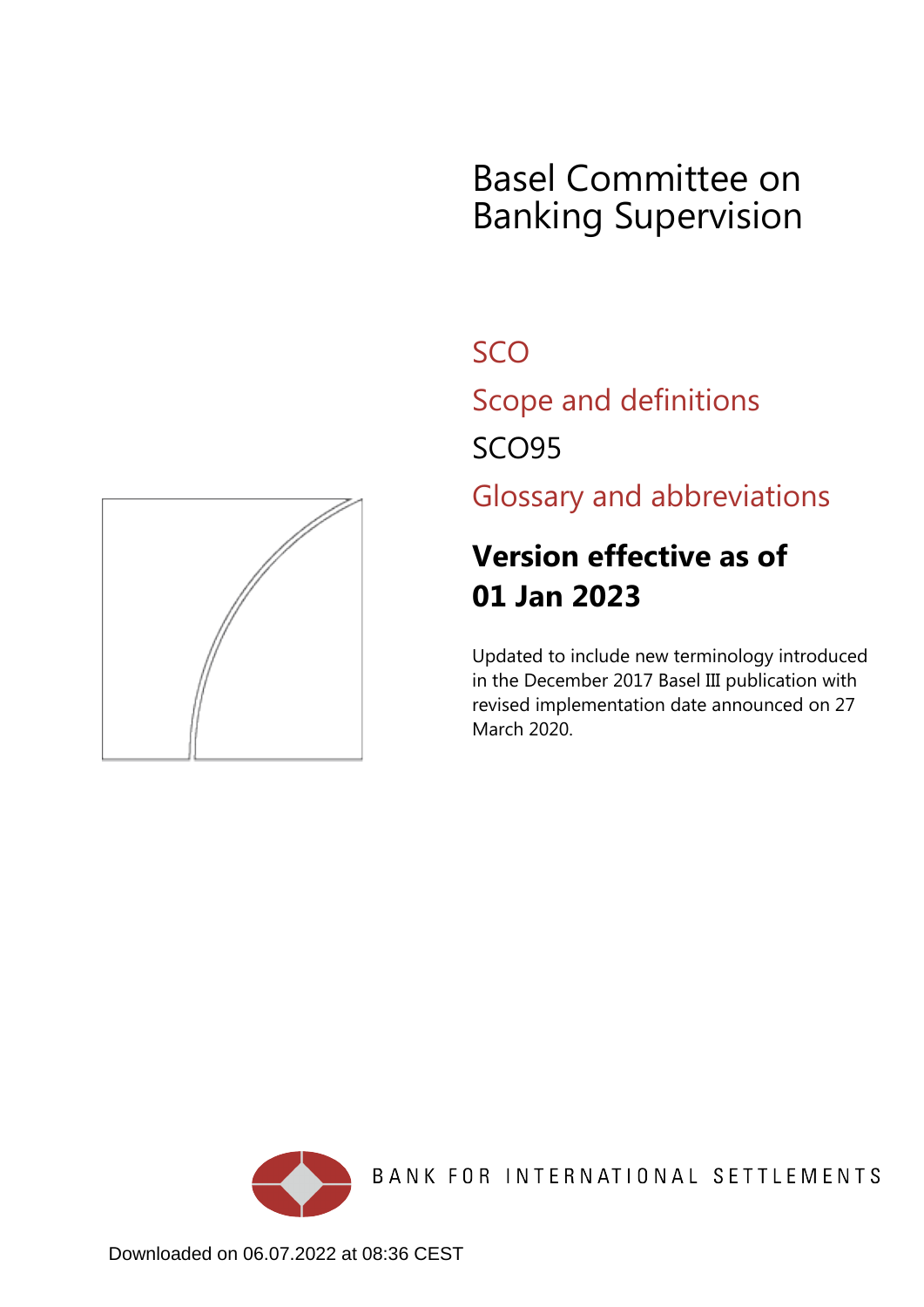*© Bank for International Settlements 2022. All rights reserved.*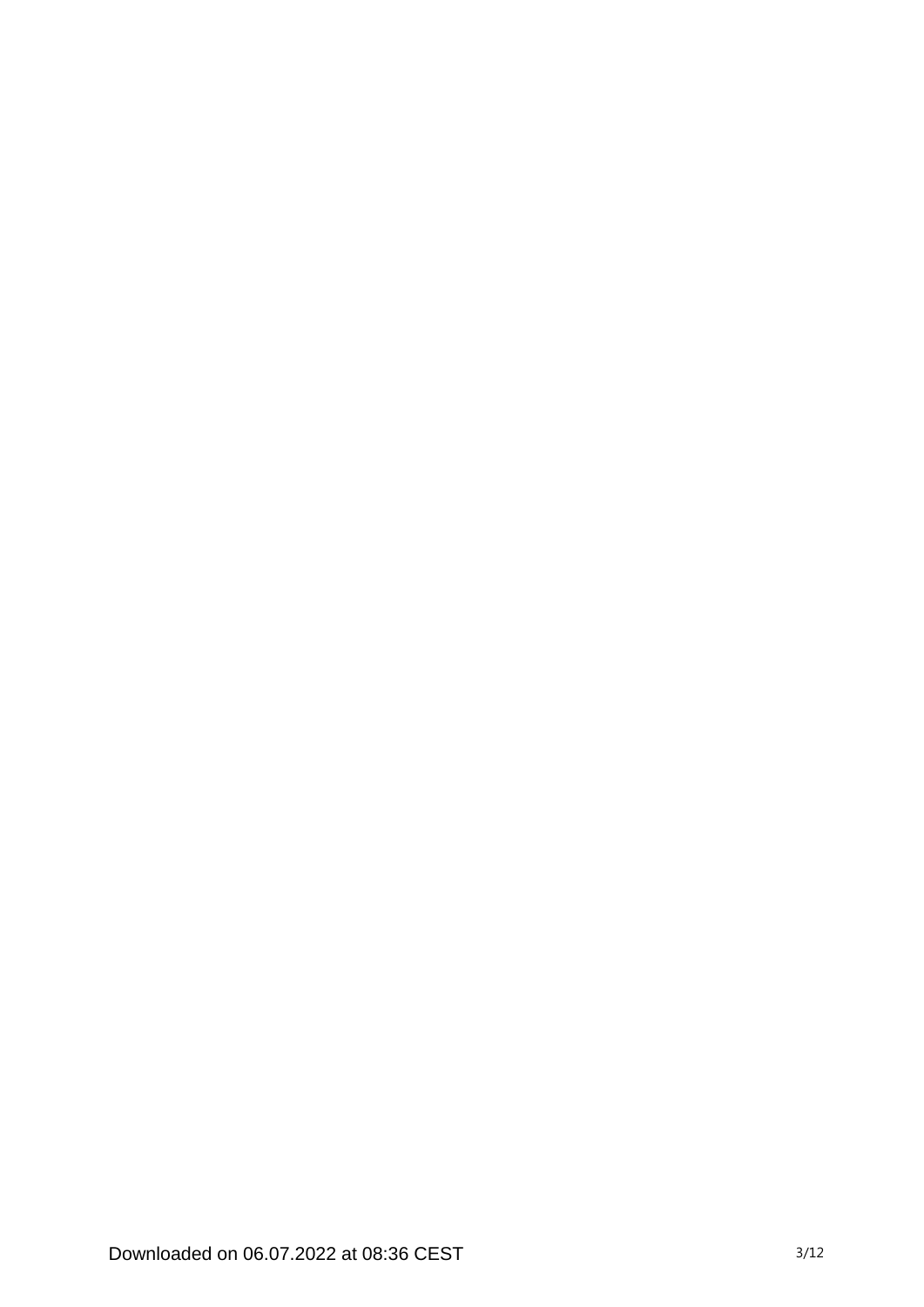| A-IRB         | Advanced internal ratings-based                    |
|---------------|----------------------------------------------------|
| <b>ABCP</b>   | Asset-backed commercial paper                      |
| ABS           | Asset-backed securities                            |
| <b>ADC</b>    | Acquisition, development and construction          |
| <b>ALCO</b>   | Asset and liability management committee           |
| AML           | Anti-money-laundering                              |
| <b>APL</b>    | Actual profit and loss                             |
| <b>ARS</b>    | Argentine peso                                     |
| <b>ASF</b>    | Available stable funding                           |
| AT1           | <b>Additional Tier 1</b>                           |
| <b>AUD</b>    | Australian dollar                                  |
| <b>AUF</b>    | Additional utilisation factor                      |
| <b>BA-CVA</b> | Basic approach to credit valuation adjustment risk |
| <b>BCP</b>    | <b>Basel Core Principle</b>                        |
| ΒF            | <b>Balance factor</b>                              |
| BI            | <b>Business indicator</b>                          |
| <b>BIC</b>    | Business indicator component                       |
| BIS           | <b>Bank for International Settlements</b>          |
| <b>BOR</b>    | Interbank offered rates                            |
| bp            | Basis points                                       |
| <b>BRL</b>    | Brazilian real                                     |
| CAD           | Canadian dollar                                    |
| <b>CCBS</b>   | Cross-currency basis spread                        |
| <b>CCF</b>    | Credit conversion factor                           |
| <b>CCP</b>    | Central counterparty                               |
| <b>CCR</b>    | Counterparty credit risk                           |
| <b>CDD</b>    | Customer due diligence                             |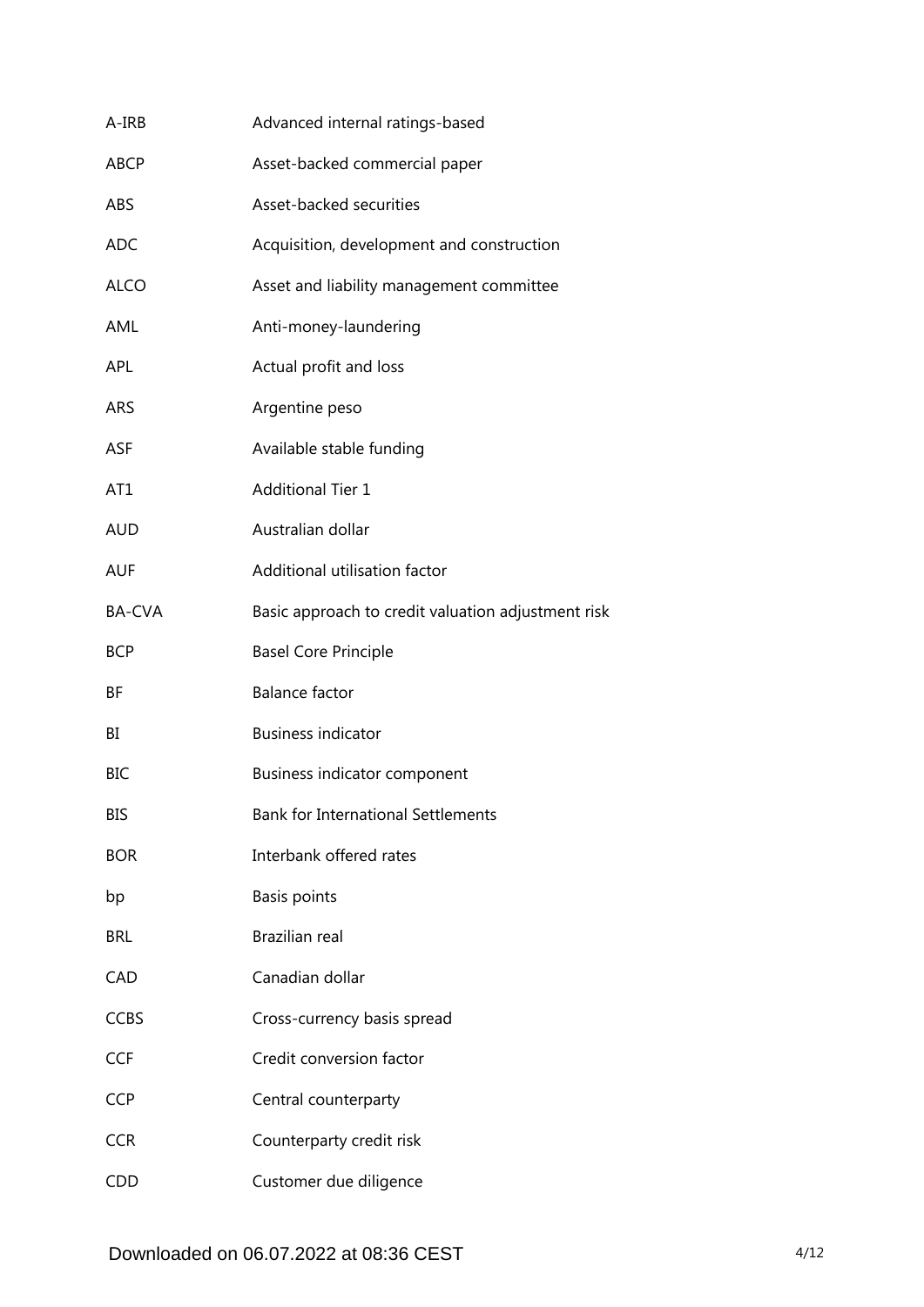| CDO          | Collateralised debt obligation                          |
|--------------|---------------------------------------------------------|
| <b>CDR</b>   | Cumulative default rate                                 |
| <b>CDS</b>   | Credit default swap                                     |
| <b>CDX</b>   | Credit default swap index                               |
| CET1         | Common Equity Tier 1                                    |
| <b>CF</b>    | Commodities finance                                     |
| <b>CFP</b>   | Contingency funding plan                                |
| <b>CFT</b>   | Combating the financing of terrorism                    |
| <b>CHF</b>   | Swiss franc                                             |
| <b>CLF</b>   | Committed liquidity facility                            |
| <b>CLO</b>   | Collateralised loan obligation                          |
| <b>CM</b>    | Clearing member                                         |
| <b>CMBS</b>  | Commercial mortgage-backed securities                   |
| <b>CNY</b>   | Chinese yuan renminbi                                   |
| <b>CPR</b>   | Conditional prepayment rate                             |
| <b>CRO</b>   | Chief risk officer                                      |
| <b>CRM</b>   | Credit risk mitigation                                  |
| <b>CSR</b>   | Credit spread risk                                      |
| <b>CSRBB</b> | Credit spread risk in the banking book                  |
| <b>CTP</b>   | Correlation trading portfolio                           |
| <b>CUSIP</b> | Committee on Uniform Security Identification Procedures |
| <b>CVA</b>   | Credit valuation adjustment                             |
| D-SIB        | Domestic systemically important bank                    |
| <b>DAR</b>   | Detailed assessment report                              |
| <b>DRC</b>   | Default risk charge                                     |
| <b>DSCR</b>  | Debt service coverage ratio                             |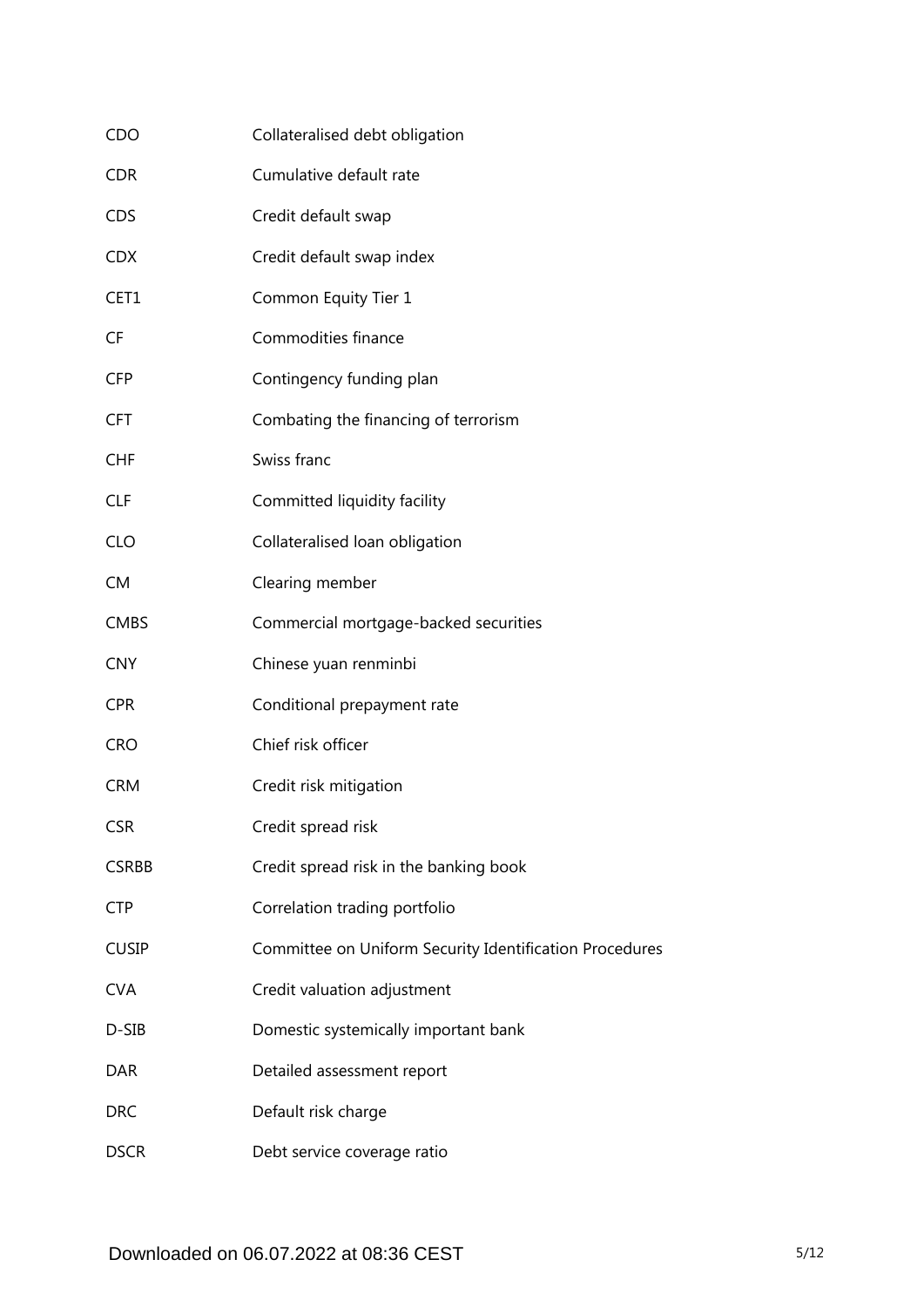| DTA         | Deferred tax asset                       |
|-------------|------------------------------------------|
| DTL         | Deferred tax liability                   |
| <b>DvP</b>  | Delivery-versus-payment                  |
| EAD         | Exposure at default                      |
| <b>ECA</b>  | Export credit agency                     |
| <b>ECAI</b> | External credit assessment institution   |
| ECL         | <b>Expected credit loss</b>              |
| <b>ECRA</b> | External credit risk assessment approach |
| EEPE        | Effective expected positive exposure     |
| EL          | <b>Expected loss</b>                     |
| <b>ELGD</b> | Expected loss-given-default              |
| EONIA       | Euro overnight index average             |
| EPC         | Engineering and procurement contract     |
| EPE         | Expected positive exposure               |
| ES          | Expected shortfall                       |
| EUR         | Euro                                     |
| Euribor     | Euro Interbank Offered Rate              |
| EV          | Economic value                           |
| EVaR        | Economic value-at-risk                   |
| EVE         | Economic value of equity                 |
| F-IRB       | Foundation internal ratings-based        |
| <b>FAQ</b>  | Frequently asked question                |
| <b>FATF</b> | <b>Financial Action Task Force</b>       |
| FBA         | Fall-back approach                       |
| FC          | Financial component                      |
| FSAP        | Financial Sector Assessment Program      |
| <b>FSB</b>  | <b>Financial Stability Board</b>         |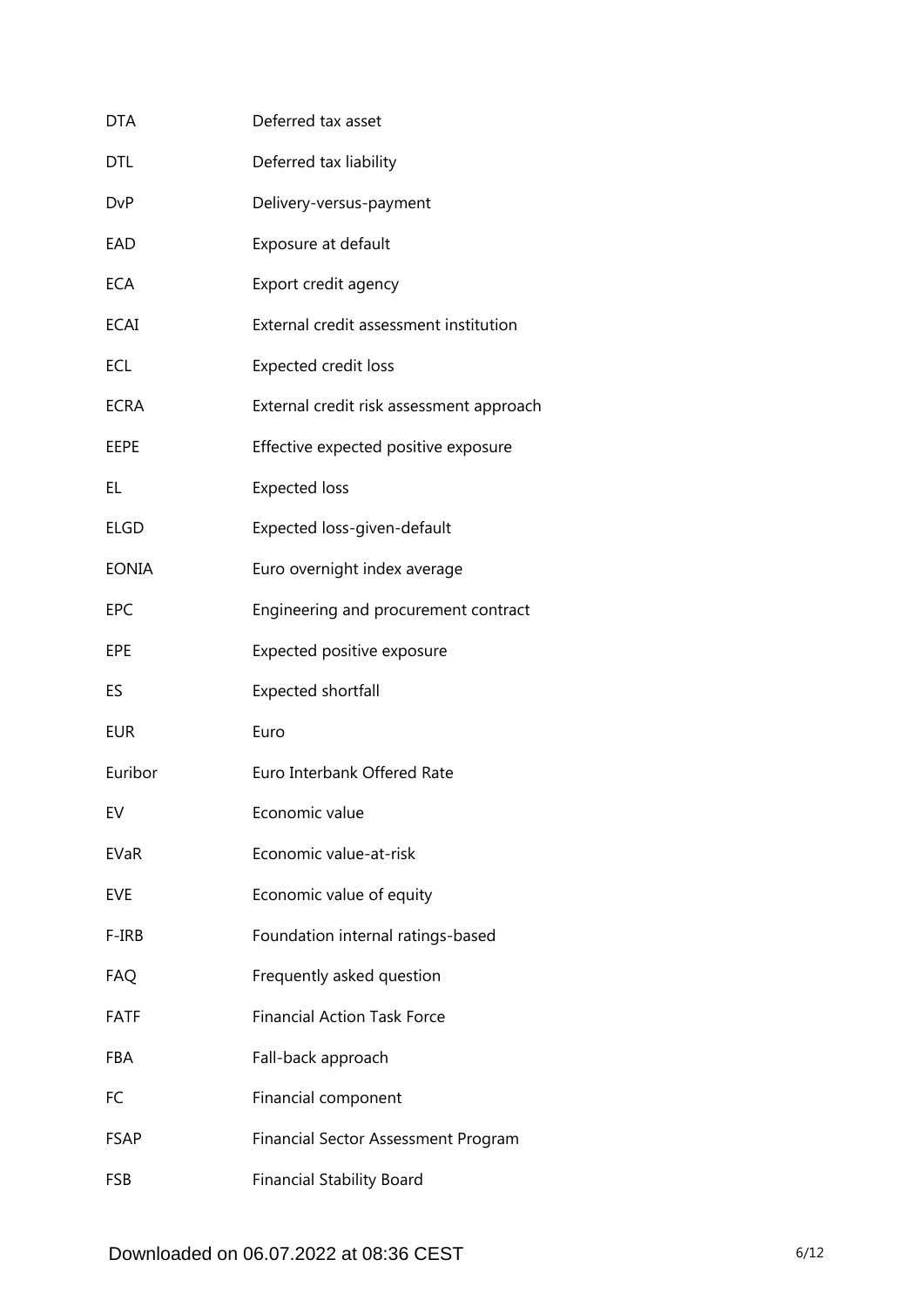| FX           | Foreign exchange                                     |
|--------------|------------------------------------------------------|
| G-SIB        | Global systemically important bank                   |
| <b>GAAP</b>  | Generally accepted accounting practice               |
| GBP          | British pound sterling                               |
| GDP          | Gross domestic product                               |
| <b>GIRR</b>  | General interest rate risk                           |
| <b>GSE</b>   | Government-sponsored entity                          |
| <b>HBR</b>   | Hedge benefit ratio                                  |
| <b>HKD</b>   | Hong Kong dollar                                     |
| <b>HLA</b>   | Higher loss absorbency                               |
| <b>HPL</b>   | Hypothetical profit and loss                         |
| <b>HQLA</b>  | High-quality liquid assets                           |
| <b>HVCRE</b> | High-volatility commercial real estate               |
| НY           | High yield                                           |
| ΙA           | Independent amount                                   |
| IAA          | Internal assessment approach                         |
| <b>IADI</b>  | <b>International Association of Deposit Insurers</b> |
| IAS          | International accounting standard                    |
| <b>ICA</b>   | Independent collateral amount                        |
| <b>ICAAP</b> | Internal capital adequacy assessment process         |
| <b>IDR</b>   | Indonesian rupiah                                    |
| <b>IFRS</b>  | International financial reporting standard           |
| IG           | Investment grade                                     |
| <b>ILDC</b>  | Interest, leases and dividend component              |
| ILM          | Internal loss multiplier                             |
| IM           | Initial margin                                       |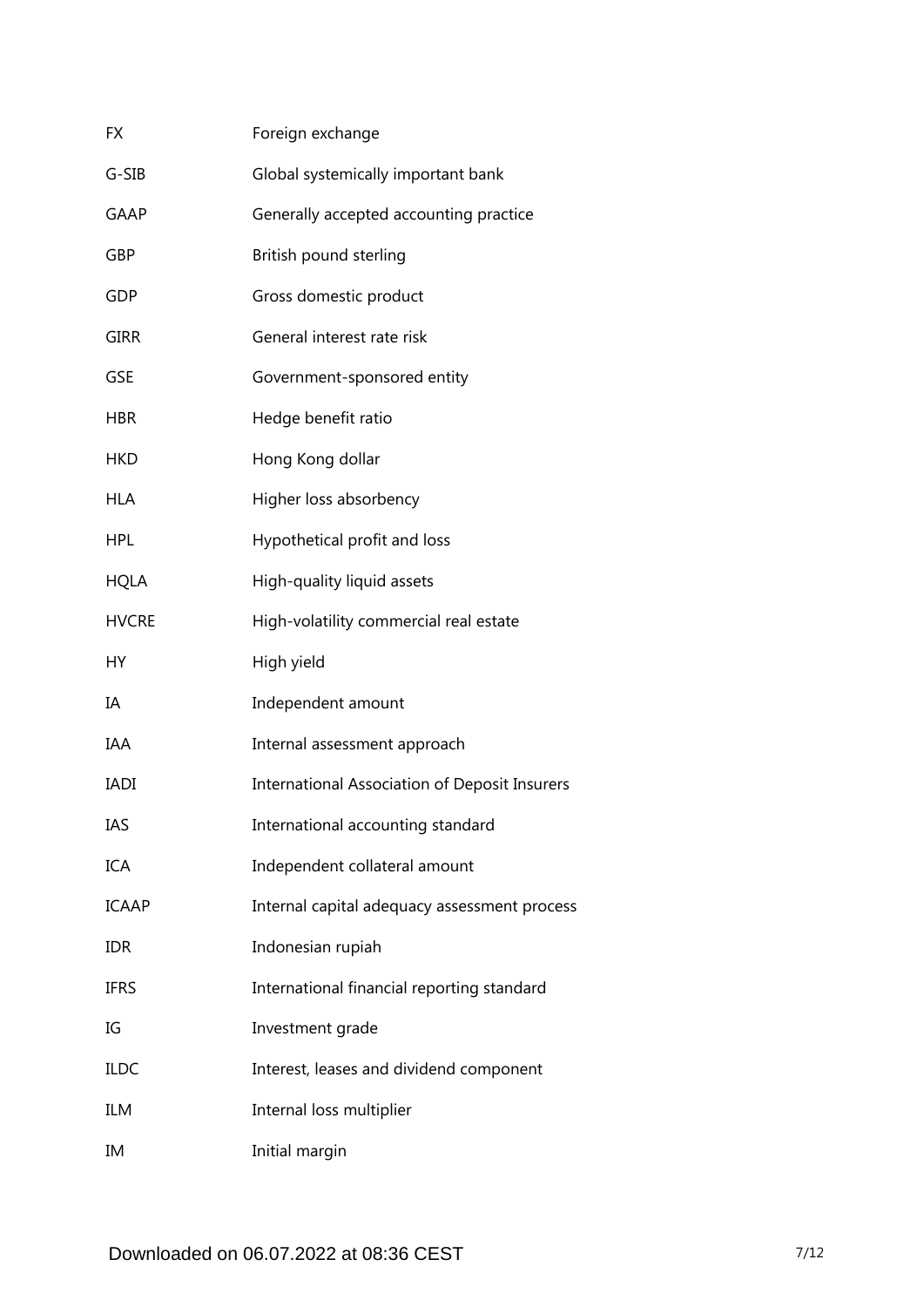| IMA          | Internal models approach                              |
|--------------|-------------------------------------------------------|
| IMF          | <b>International Monetary Fund</b>                    |
| <b>IMM</b>   | Internal models method                                |
| <b>IMS</b>   | Internal measurement systems                          |
| <b>INR</b>   | Indian rupee                                          |
| <b>IOSCO</b> | International Organization of Securities Commissions  |
| I/O          | Interest-only strips                                  |
| <b>IPRE</b>  | Income-producing real estate                          |
| <b>IRB</b>   | Internal ratings-based                                |
| <b>IRRBB</b> | Interest rate risk in the banking book                |
| <b>ISDA</b>  | International Swaps and Derivatives Association       |
| <b>ISIN</b>  | <b>International Securities Identification Number</b> |
| IT           | Information technology                                |
| <b>JPY</b>   | Japanese yen                                          |
| JTD          | Jump-to-default                                       |
| <b>KRW</b>   | Korean won                                            |
| KS           | Kolmogorov-Smirnov                                    |
| LC           | Loss component                                        |
| <b>LCR</b>   | Liquidity Coverage Ratio                              |
| LF           | Limit factor                                          |
| <b>LGD</b>   | Loss-given-default                                    |
| <b>LIBOR</b> | London Interbank Offered Rate                         |
| LST          | Long settlement transaction                           |
| <b>LTA</b>   | Look-through approach                                 |
| <b>LTV</b>   | Loan-to-value ratio                                   |
| <b>LVPS</b>  | Large-value payment system                            |
| M            | Effective maturity                                    |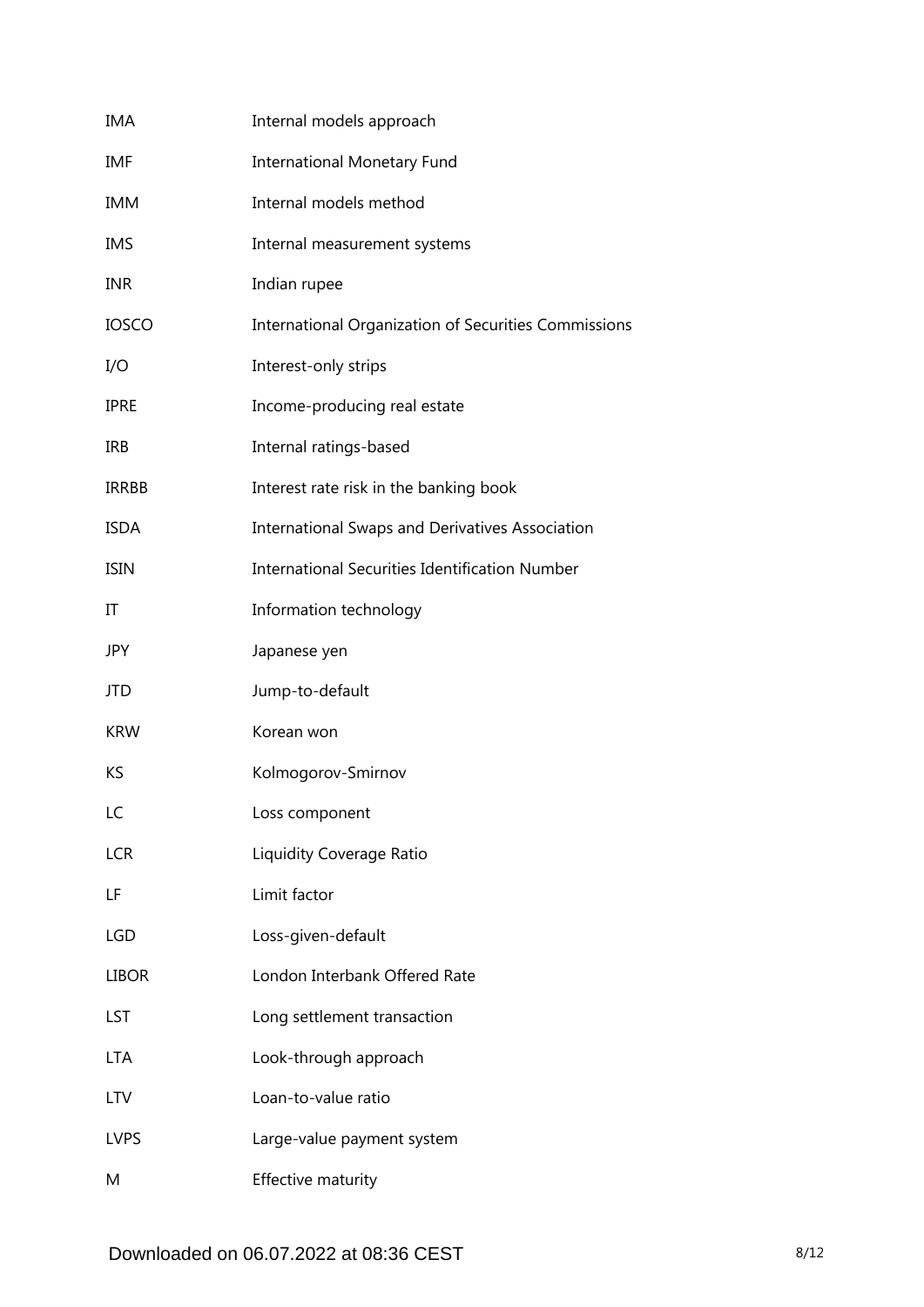| <b>MBA</b>     | Mandate-based approach                                |
|----------------|-------------------------------------------------------|
| <b>MBS</b>     | Mortgage-backed security                              |
| <b>MDB</b>     | Multilateral development bank                         |
| MF             | Maturity factor                                       |
| <b>MIS</b>     | Management information system                         |
| <b>MNA</b>     | Master netting agreement                              |
| <b>MPE</b>     | Multiple point of entry                               |
| <b>MPOR</b>    | Margin period of risk                                 |
| <b>MSR</b>     | Mortgage servicing right                              |
| <b>MTA</b>     | Minimum transfer amount                               |
| <b>MTM</b>     | Mark-to-market                                        |
| <b>MXN</b>     | Mexican peso                                          |
| <b>NA</b>      | Not applicable                                        |
| <b>NGR</b>     | Net-to-gross ratio                                    |
| <b>NICA</b>    | Net independent collateral amount                     |
| NII            | Net interest income                                   |
| <b>NMD</b>     | Non-maturity deposit                                  |
| <b>NMRF</b>    | Non-modellable risk factor                            |
| <b>NOK</b>     | Norwegian krone                                       |
| <b>NR</b>      | Non-rated                                             |
| <b>NSFR</b>    | Net stable funding ratio                              |
| <b>NZD</b>     | New Zealand dollar                                    |
| <b>O&amp;M</b> | Operations and maintenance                            |
| <b>OBS</b>     | Off-balance-sheet                                     |
| OC             | Overcollateralisation                                 |
| <b>OECD</b>    | Organisation for Economic Cooperation and Development |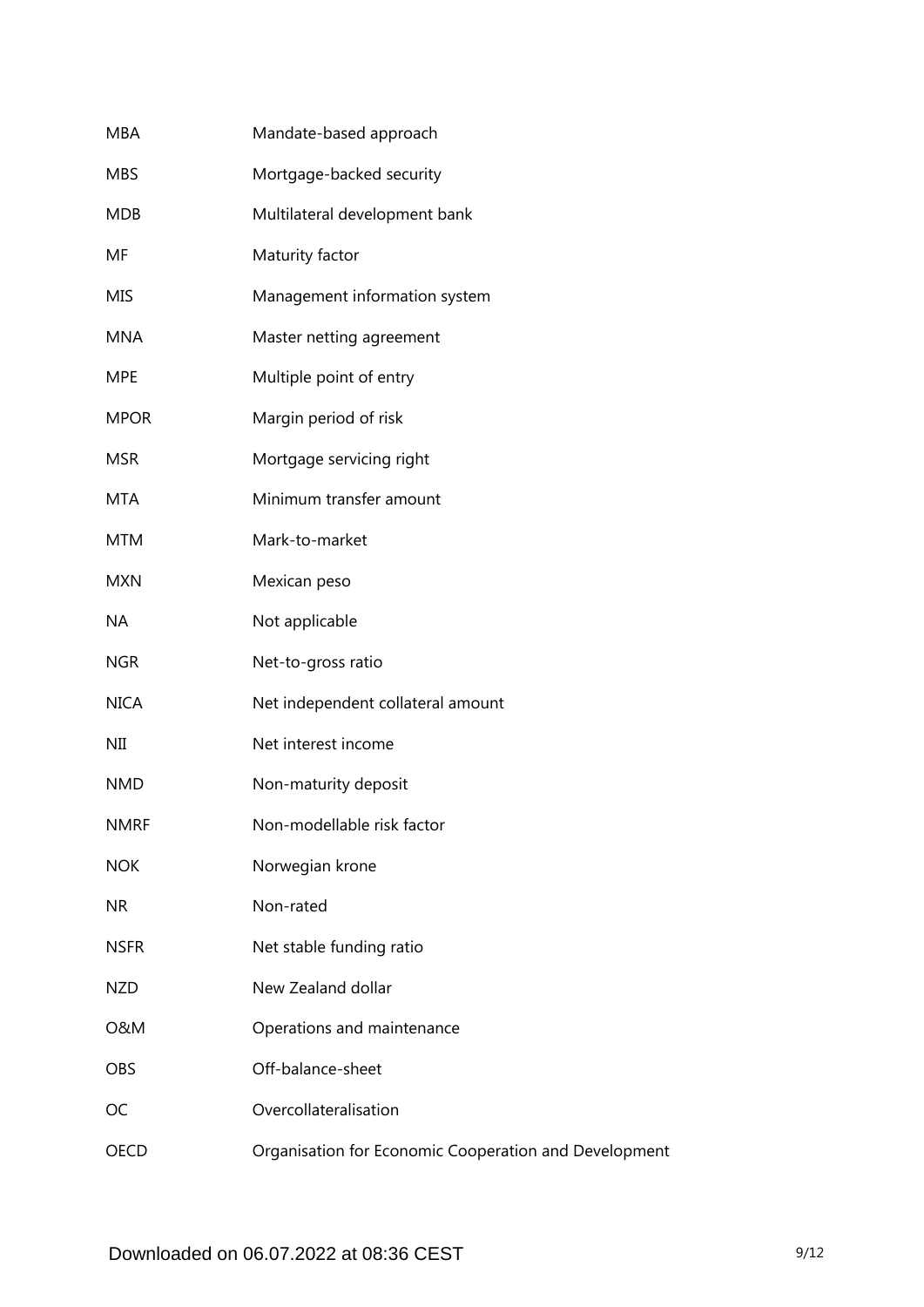| OF          | Object finance                                  |
|-------------|-------------------------------------------------|
| <b>OIS</b>  | Overnight index swaps                           |
| <b>ORC</b>  | Operational risk capital requirements           |
| <b>OTC</b>  | Over-the-counter                                |
| P&L         | Profit and loss                                 |
| PD          | Probability of default                          |
| PF          | Project finance                                 |
| <b>PFE</b>  | Potential future exposure                       |
| <b>PLA</b>  | Profit and loss attribution                     |
| <b>PONV</b> | Point of non-viability                          |
| <b>PSE</b>  | Public sector entity                            |
| PV          | Present value                                   |
| <b>PVA</b>  | Prudential valuation adjustment                 |
| QCCP        | Qualifying central counterparty                 |
| QRRE        | Qualifying revolving retail exposures           |
| <b>RC</b>   | Replacement cost                                |
| <b>RCLF</b> | Restricted-use committed liquidity facility     |
| RFET        | Risk factor eligibility test                    |
| <b>RMBS</b> | Residential mortgage-backed security            |
| <b>ROSC</b> | Report on the Observance of Standards and Codes |
| <b>ROU</b>  | Right-of-use                                    |
| <b>RRAO</b> | Residual risk add-on                            |
| <b>RSF</b>  | Required stable funding                         |
| <b>RTPL</b> | Risk-theoretical profit and loss                |
| <b>RUB</b>  | Russian ruble                                   |
| <b>RWA</b>  | Risk-weighted assets                            |
| S&P         | <b>Standard and Poor's</b>                      |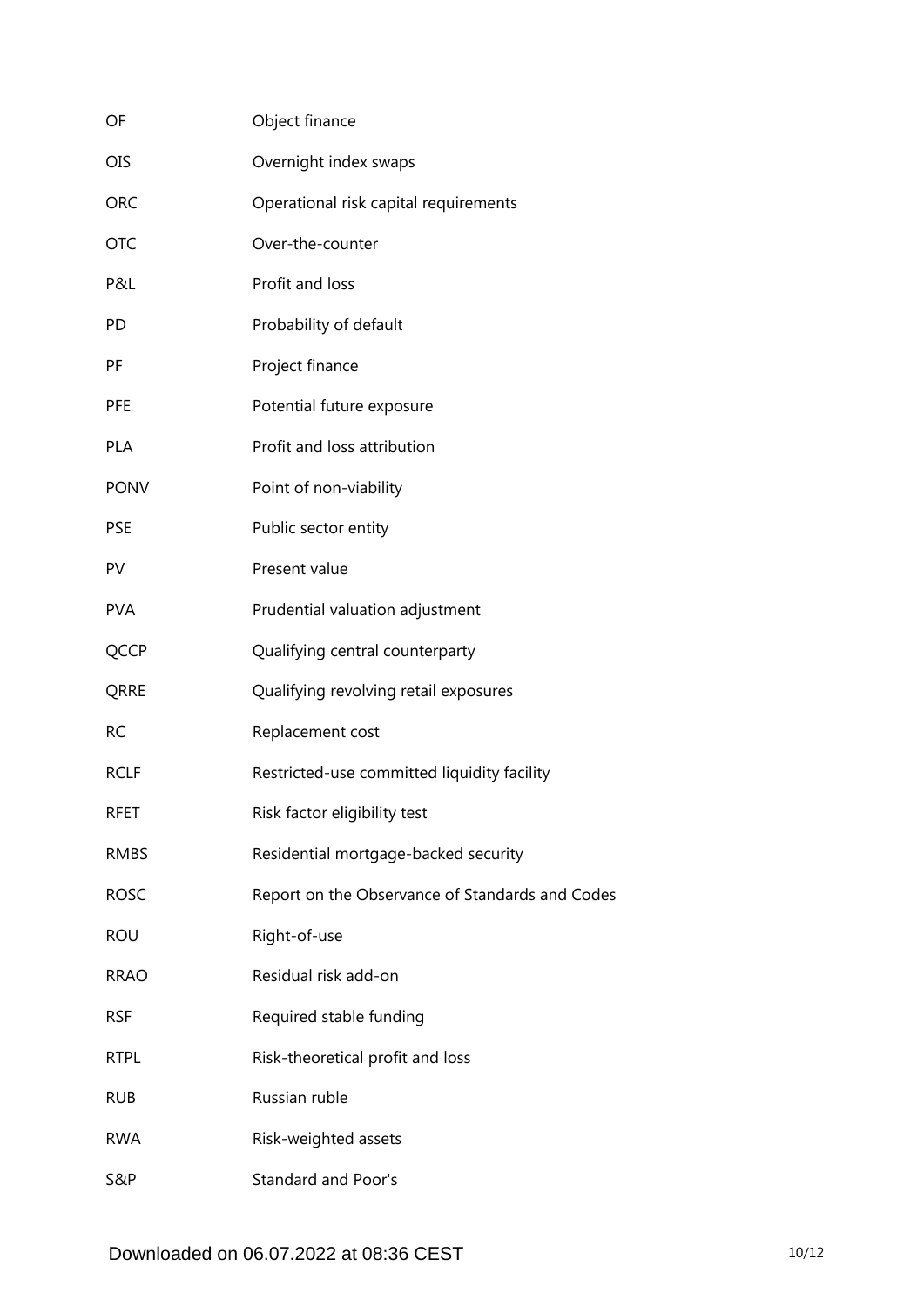| SA          | Standardised approach                                     |
|-------------|-----------------------------------------------------------|
| SA-CCR      | Standardised approach for counterparty credit risk        |
| SA-CVA      | Standardised approach to credit valuation adjustment risk |
| SAR         | Saudi Arabian riyal                                       |
| SC          | Services component                                        |
| <b>SCRA</b> | Standardised credit risk assessment approach              |
| SEC-SA      | Securitisation standardised approach                      |
| SEC-ERBA    | Securitisation external ratings-based approach            |
| SEC-IRBA    | Securitisation internal ratings-based approach            |
| <b>SEK</b>  | Swedish krona                                             |
| <b>SES</b>  | Stressed expected shortfall                               |
| SF          | Supervisory factor                                        |
| <b>SFT</b>  | Securities financing transaction                          |
| SGD         | Singapore dollar                                          |
| <b>SIB</b>  | Systemically important bank                               |
| <b>SIV</b>  | Structured investment vehicle                             |
| SL          | Specialised lending                                       |
| <b>SME</b>  | Small or medium-sized entity                              |
| <b>SPE</b>  | Special purpose entity                                    |
| SPV         | Special purpose vehicle                                   |
| <b>STC</b>  | Simple, transparent and comparable                        |
| <b>STM</b>  | Settled-to-market                                         |
| <b>TDRR</b> | Term deposit redemption rate                              |
| <b>TLAC</b> | Total loss-absorbing capacity                             |
| <b>TRS</b>  | Total return swap                                         |
| <b>TRY</b>  | Turkish lira                                              |